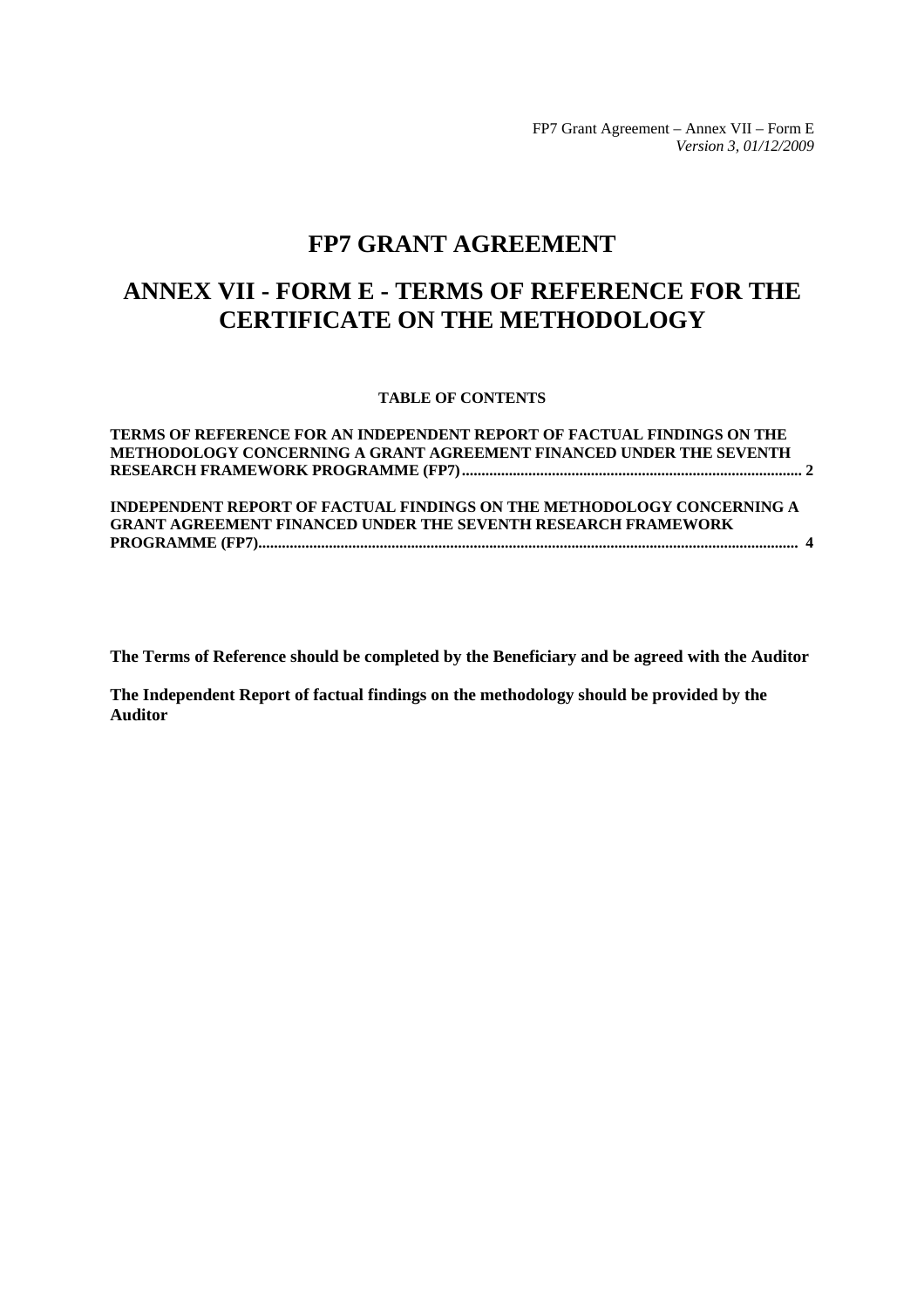# <span id="page-1-0"></span>**Terms of Reference for an Independent Report of factual findings on the methodology concerning a Grant Agreement financed under the Seventh Research Framework Programme (FP7)**

The following are the terms of reference ('ToR') on which <*name of the Beneficiary>* 'the Beneficiary' agrees to engage < *name of the audit firm>* 'the Auditor' to provide an Independent Report of Factual Findings in connection with European Union/European Atomic Energy Community financed grant agreements concerning the Seventh Research Framework Programme (FP7), < *title and number of the grant agreements>* (the 'Grant Agreements'), concerning the Beneficiary's methodology for calculating personnel costs and overhead costs (indirect costs). Where in these ToR the 'European Commission' is mentioned this refers to its quality as signatory of the Grant Agreements with the Beneficiary. The European Union/*Euratom* is not a party to this engagement.

# **1.1 Responsibilities of the Parties to the Engagement**

'**The Beneficiary'** refers to the legal entity that is receiving the grant funding and that has signed the Grant Agreements with the European Commission<sup>1</sup>.

- The Beneficiary is responsible for preparing a Financial Statement<sup>2</sup> for the Action financed by the Grant Agreements in compliance with such agreements and providing it to the Auditor, and for ensuring that this Financial Statement can be properly reconciled to the Beneficiary's accounting and bookkeeping system and to the underlying accounts and records. This Financial Statement will be used as a basis for the procedures which the Auditor will carry out in the framework of this engagement. Notwithstanding the procedures to be carried out, the Beneficiary remains at all times responsible and reliable for the methodology in place and the accuracy of the Financial Statement.
- The Beneficiary is responsible for the factual statements which will enable the Auditor to carry out the procedures specified, and will provide the Auditor with a written representation letter supporting these statements, clearly dated and stating the period covered by the statements.
- The Beneficiary accepts that the ability of the Auditor to perform the procedures required by this engagement effectively depends upon the Beneficiary providing full and free access to the Beneficiary's staff and its accounting and other relevant records.

'**The Auditor'** refers to the Auditor who is responsible for performing the agreed-upon procedures as specified in these ToR, and for submitting an independent report of factual findings to the Beneficiary.

The Auditor must be independent from the Beneficiary.

- [*Option 1: delete if not applicable*] The Auditor is qualified to carry out statutory audits of accounting documents in accordance with the Directive 2006/43/EC of the European Parliament and of the Council of 17 May 2006 on statutory audits of annual accounts and consolidated accounts, amending Council Directives 78/660/EEC and 83/349/EEC and repealing Council Directive 84/253/EEC or similar national regulations.
- [*Option 2: delete if not applicable*] The Auditor is a Competent Public Officer for which the relevant national authorities have established the legal capacity to audit the Beneficiary and is not involved in the preparation of the financial statements.
- The procedures to be performed are specified by the European Commission and the Auditor is not responsible for the suitability and appropriateness of these procedures.

 $\overline{a}$ <sup>1</sup> Where special clause 10 for the FP7 Model Grant Agreement applies, or where special clause 10 bis for the FP7 Marie Curie Grant Agreement applies, this Form shall be filled in also by Third Parties linked to a beneficiary. In that case, the wording "the Beneficiary" shall be read as "the Third Party".

Financial Statement in this context refers solely to Form C - Annex VI by which the Beneficiary claims costs under the Grant Agreement.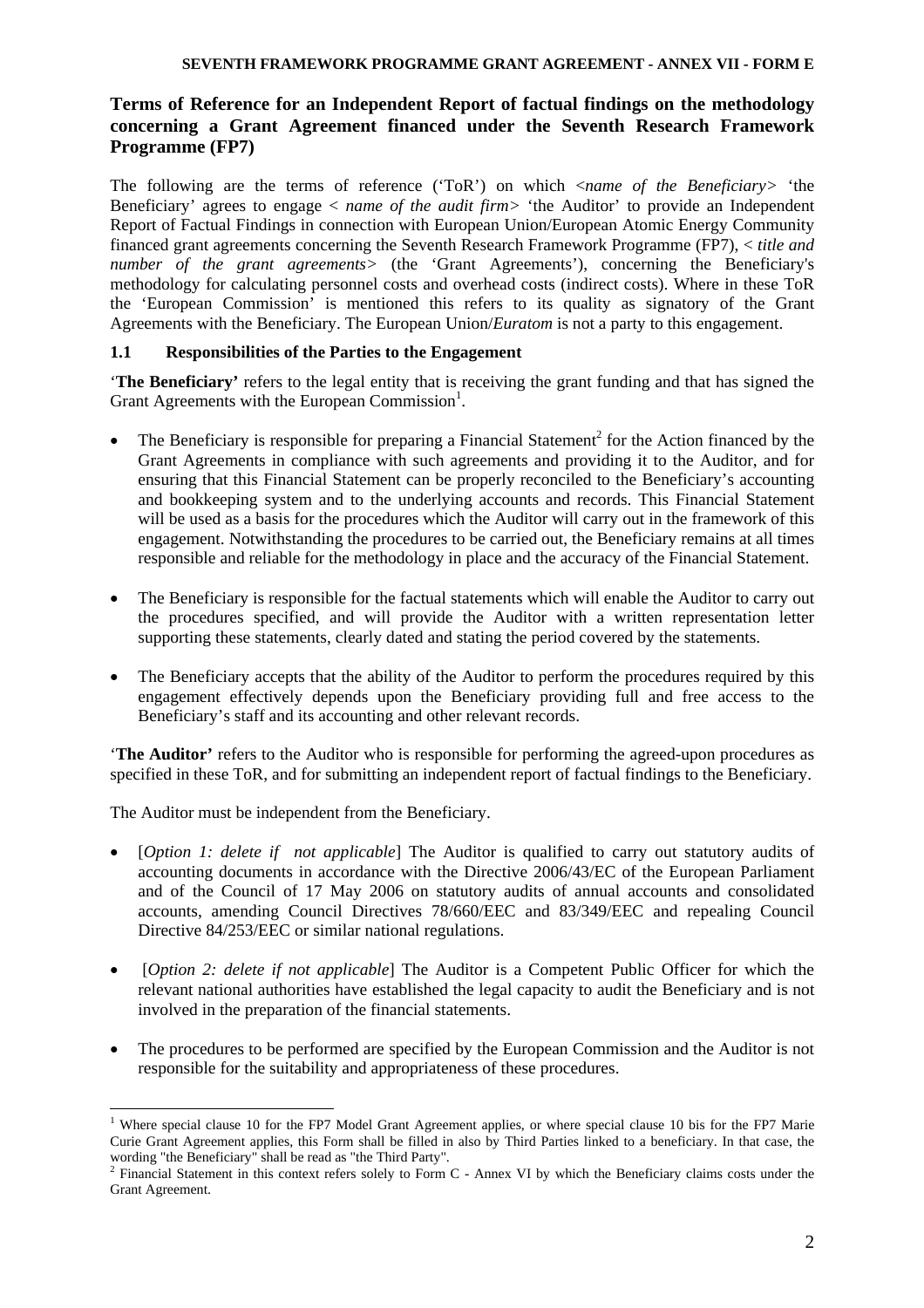# **1.2 Subject of the Engagement**

The subject of this engagement is the methodology implemented and applied by *the Beneficiary* for claiming personnel costs and overhead rates (indirect costs).

# **1.3 Reason for the Engagement**

The Beneficiary submits to the European Commission a certificate on the methodology in the form of an independent report of factual findings on the methodology produced by an external auditor in accordance with Article II.4 of the Grant Agreements. The Authorising Officer of the Commission requires this Report as he makes the payments of costs requested by the Beneficiary conditional on the factual findings of this Report.

# **1.4 Engagement Type and Objective**

This constitutes an engagement to perform specific agreed-upon procedures regarding an independent report of factual findings on methodology concerning the Grant Agreements. The objective of this Report is for the Auditor to present factual findings on methodology used by the Beneficiary to calculate costs in its Financial Statements for the actions financed by the Grant Agreements. The procedures to be carried out will enable the Commission to conclude on the existence of the Beneficiary's methodology and its suitability to ensure that costs claimed will be in compliance with the terms of the Grant Agreements.

As this engagement is not an assurance engagement the Auditor does not provide an audit opinion and expresses no assurance. The European Commission derives its assurance by drawing its own conclusions from the factual findings reported by the Auditor on the methodology of the Beneficiary.

The Auditor shall include in its Report that no conflict of interest exists between it and the Beneficiary in establishing this Report, as well as the fee paid to the Auditor for providing the Report.

# **1.5 Scope of Work**

1.5.1 The Auditor shall undertake this engagement in accordance with these ToR and:

- in accordance with the International Standard on Related Services ('ISRS') 4400 *Engagements to perform Agreed-upon Procedures regarding Financial Information* as promulgated by the IFAC;
- in compliance with the *Code of Ethics for Professional Accountants* issued by the IFAC. Although ISRS 4400 provides that independence is not a requirement for agreed-upon procedures engagements, the European Commission requires that the Auditor also complies with the independence requirements of the *Code of Ethics for Professional Accountants*.
- 1.5.2 Planning, procedures, documentation and evidence

The Auditor should plan the work so that an effective analysis of the methodology can be performed. For this purpose he performs the procedures specified in 1.9 of these ToR ('Scope of Work – Compulsory Report Format and Procedures to be Performed') and he uses the evidence obtained from these procedures as the basis for the Report of factual findings.

# **1.6 Reporting**

The Report of factual findings on the methodology, an example of which is attached to this ToR, should describe the purpose and the agreed-upon procedures of the engagement in sufficient detail in order to enable the Beneficiary and the European Commission to understand the nature and extent of the procedures performed by the Auditor. Use of the reporting format attached as Annex VII of the General Conditions is compulsory. The Report should be written in the language indicated in Article 4 of the Grant Agreement. In accordance with Article II.22 of the Grant Agreement, the European Commission and the European Court of Auditors have the right to audit any work carried out under the project for which costs are claimed from the European Union or *Euratom*. This audit may include the work related to this engagement.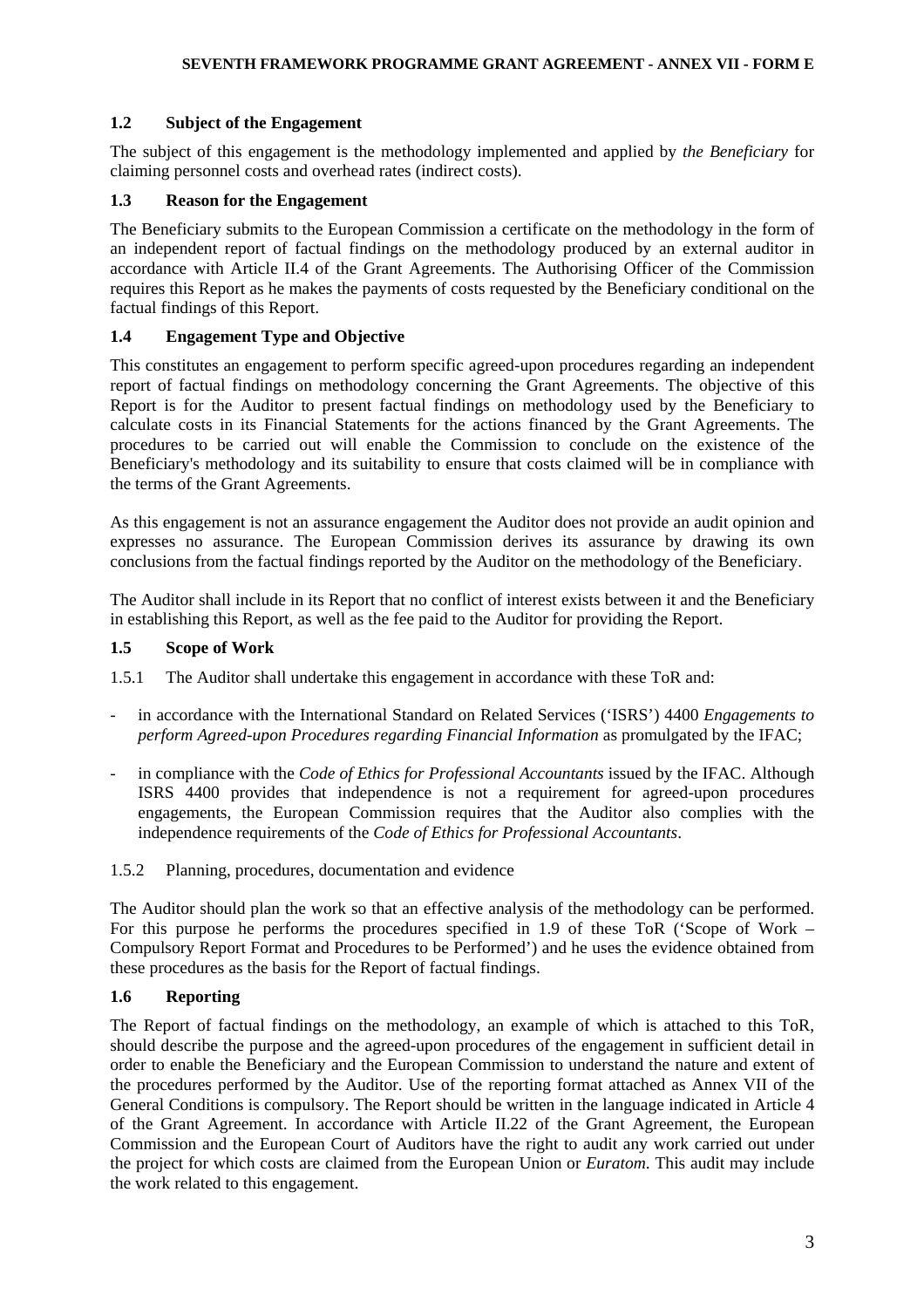# **1.7 Timing**

The Report should be provided by [DATE]

# **1.8 Other Terms**

[The Beneficiary and the Auditor can use this section to agree other specific terms such as Auditor's fees, out of pocket expenses, *liability, applicable law,* etc.]

# **1.9 Scope of Work – Compulsory Report Format and Procedures to be Performed**

# <span id="page-3-0"></span>**Independent Report of factual findings on the methodology concerning a Grant Agreement financed under the Seventh Research Framework Programme (FP7)**

## *To be printed on letterhead paper of the Auditor*

<*Name of contact person(s)>*, < *Position>* < *Beneficiary's name>* <*Address>* <dd Month yyyy*>*

Dear <*Name of contact person(s)>*

In accordance with our contract dated <*dd Month yyyy>* with <*name of the Beneficiary*> "the Beneficiary" and the terms of reference attached thereto (appended to this Report), we provide our independent report of factual findings ("the Report"), with respect to the methodology used to calculate personnel costs and overhead rates (indirect costs). You requested certain procedures to be carried out in connection with the grant concerning [*title and number of the agreement*], the 'Grant Agreement'. The Report covers the methodology used during the period [date]. In the event that the Beneficiary changes the methodology, the Report will not be applicable to Financial Statements<sup>3</sup> submitted thereafter.

## **Objective**

Our engagement was an engagement to perform agreed-upon procedures regarding the methodology used to calculate personnel costs and overhead rates (indirect costs) in the context of the grant agreements signed between you and the European Commission under the Seventh Research Framework Programme (FP7). It involved performing certain specified procedures in order to confirm the factual basis of the responses and descriptions provided by the Beneficiary, the results of which the European Commission uses to draw conclusions from the procedures performed by us.

The objective of this Report is for the Auditor to present factual findings on the methodology used by the Beneficiary to claim costs in its Financial Statements for the actions financed by the Grant Agreements.

## **Scope of Work**

 $\overline{a}$ 

Our engagement was undertaken in accordance with:

- the terms of reference appended to this Report and:
- International Standard on Related Services ('ISRS') 4400 *Engagements to perform Agreed-upon Procedures regarding Financial Information* as promulgated by the International Federation of Accountants ('IFAC);

<sup>&</sup>lt;sup>3</sup> Financial Statement in this context refers solely to Form C - Annex VI by which the Beneficiary claims costs under the Grant Agreement.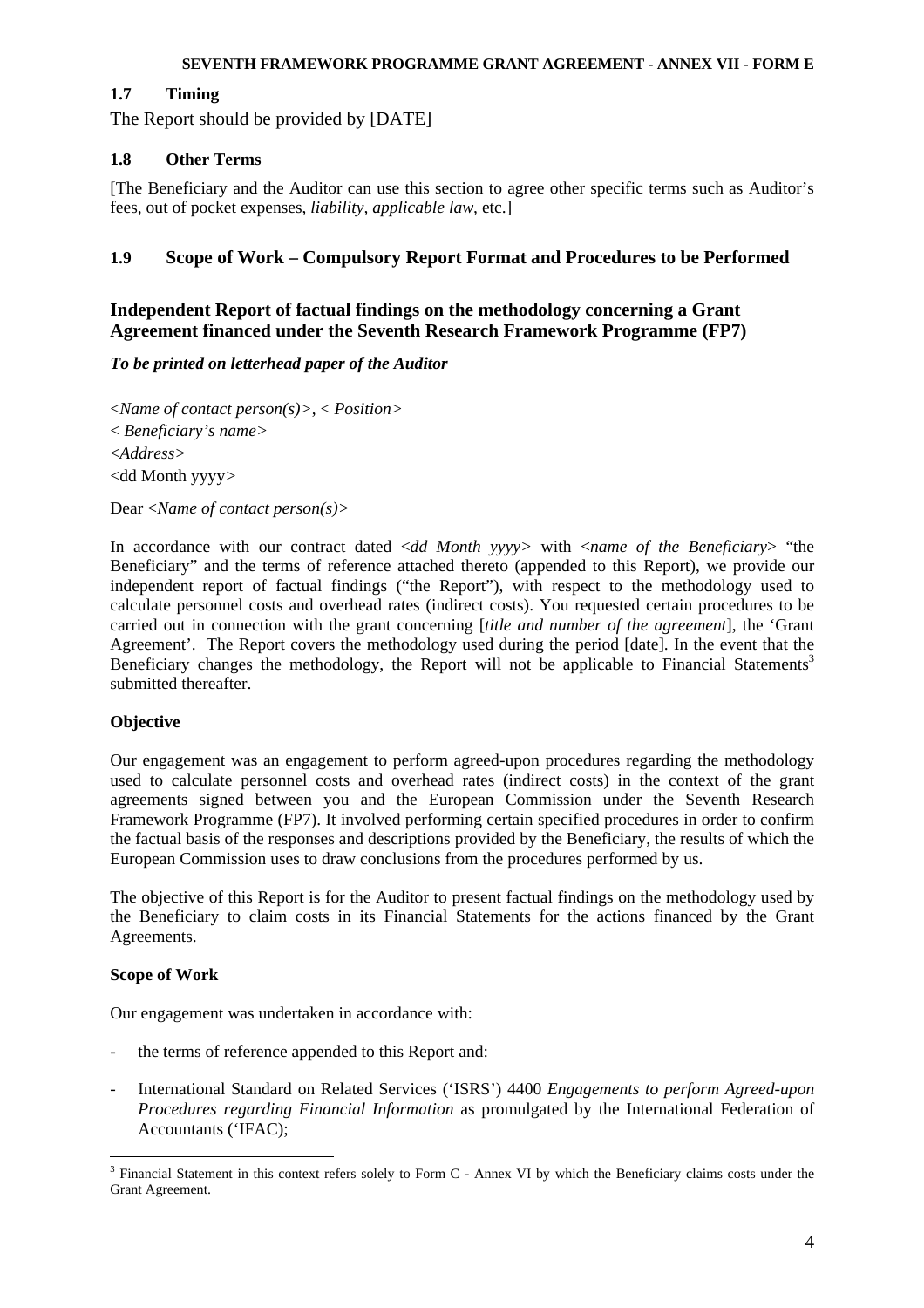- the *Code of Ethics for Professional Accountants* issued by the IFAC. Although ISRS 4400 provides that independence is not a requirement for agreed-upon procedures engagements, the European Commission requires that the Auditor also complies with the independence requirements of the *Code of Ethics for Professional Accountants;* 

As requested, we have only performed the procedures set out in the terms of reference for this engagement and we have reported our factual findings on those procedures in the table appended to this Report.

The scope of these agreed upon procedures has been determined solely by the European Commission and the procedures were performed solely to assist the European Commission in evaluating whether the methodology for preparing cost claims by the Beneficiary is in accordance with the requirements of the EU/*Euratom* financed Grant Agreement. The Auditor is not responsible for the suitability and appropriateness of these procedures.

Because the procedures performed by us did not constitute either an audit or a review made in accordance with International Standards on Auditing or International Standards on Review Engagements, we do not express any assurance on any Financial Statements claimed using this methodology.

Had we performed additional procedures or had we performed an audit or review of the Financial Statements of the Beneficiary in accordance with International Standards on Auditing, other matters might have come to our attention that would have been reported to you.

## **Sources of Information**

The Report sets out information provided to us by the management of the Beneficiary in response to specific questions or as obtained and extracted from the Beneficiary's information and accounting systems.

## **Factual Findings**

The Auditor's factual findings based on the procedures carried out are presented in the table appended to this Report.

## **Exceptions**

In some cases, the Auditor was not able to successfully complete the procedures specified. These exceptions are as follows**:** 

**[exceptions such as inability to reconcile key information, unavailability of data which prevented the Auditor from carrying out the procedures, etc. should be listed here.]** 

## **Use of this Report**

This Report is solely for the purpose set forth in the above objective.

This Report is prepared solely for the confidential use of the Beneficiary and the European Commission and solely for the purpose of submission to the European Commission in connection with the requirements as set out in Article II.4.4 of the Grant Agreement. This Report may not be relied upon by the Beneficiary or by the European Commission for any other purpose, nor may it be distributed to any other parties. The European Commission may only disclose this Report to others who have regulatory rights of access to it, in particular the European Anti Fraud Office and the European Court of Auditors.

This Report relates only to the methodology specified above and does not constitute a report on the Financial Statements of the Beneficiary.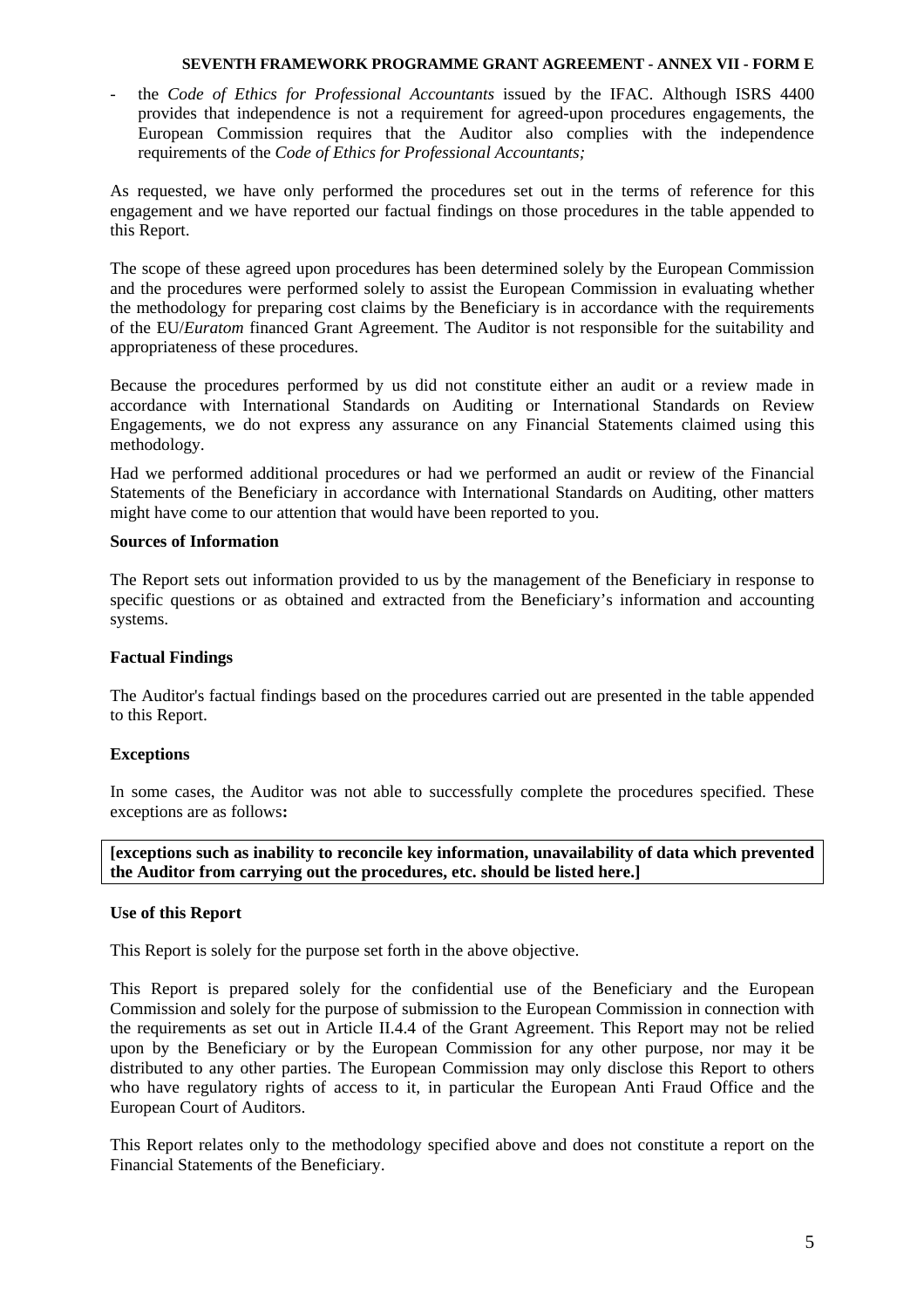No conflict of interest<sup>4</sup> exists between the Auditor and the Beneficiary in establishing this Report. The fee paid to the Auditor for providing the Report was  $\epsilon$  .

We look forward to discussing our Report with you and would be pleased to provide any further information or assistance which may be required.

Yours sincerely

*[legal name of the audit firm] [name and function of an authorised representative] <dd Month yyyy>,<Signature of the Auditor>* 

<sup>&</sup>lt;sup>4</sup> A conflict of interest arises when the auditor's objectivity to establish the certificate is compromised in fact or in appearance when the auditor for instance:

<sup>-</sup> was involved in the preparation of the Financial Statements (Forms C);

<sup>-</sup> stands to benefit directly should the certificate be accepted;

<sup>-</sup> has a close relationship with any person representing the beneficiary;

<sup>-</sup> is a director, trustee or partner of the beneficiary;

<sup>-</sup> is in any other situation that compromises his or her independence or ability to establish the certificate impartially.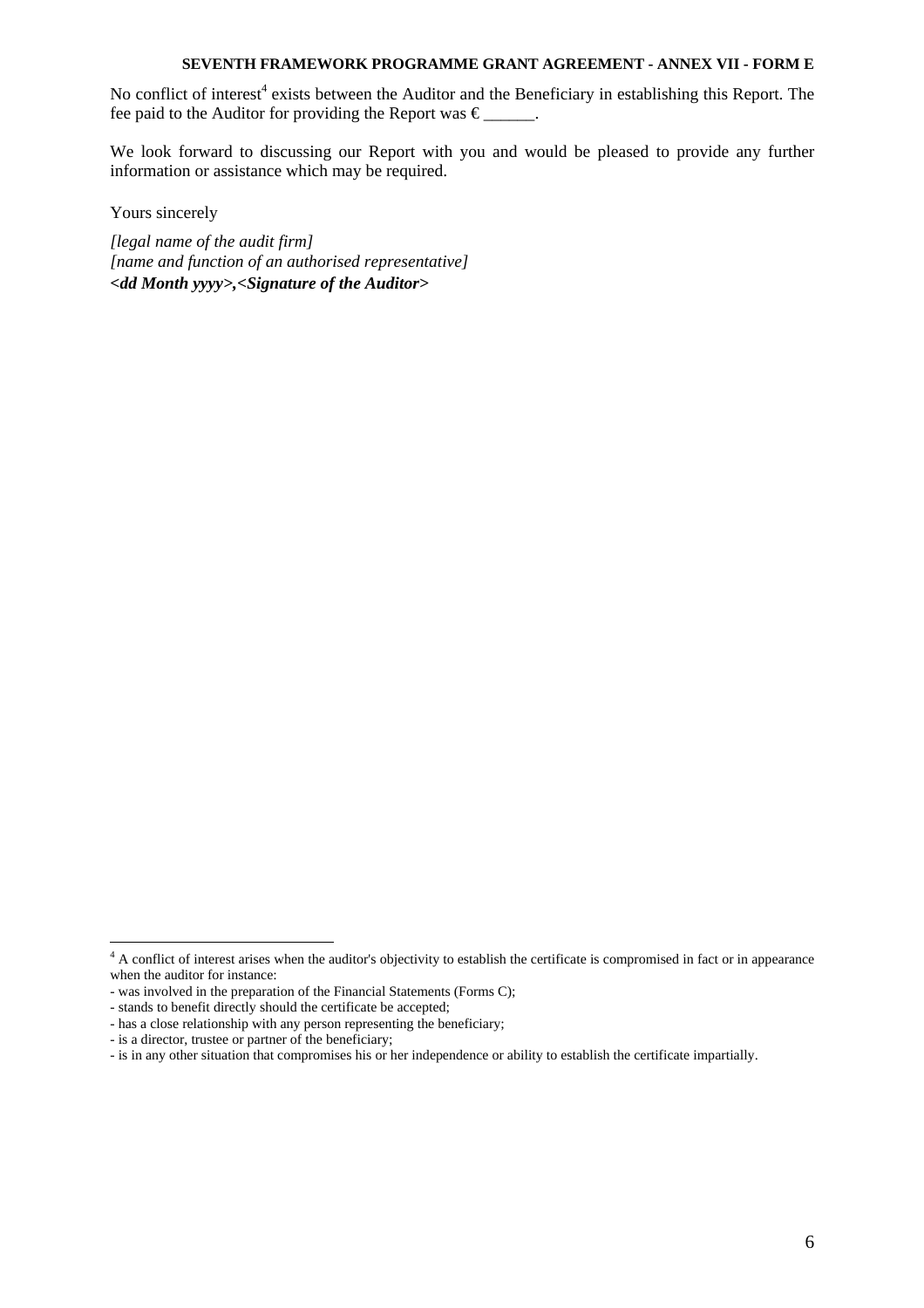# **Statements to be made by the Beneficiary and corresponding procedures carried out by the Auditor.**

The Auditor designs and carries out his work in accordance with the objective and scope of this engagement and the procedures to be performed as specified below. When performing these procedures the Auditor may apply techniques such as inquiry and analysis, (re)computation, comparison, other clerical accuracy checks, observation, inspection of records and documents, inspection of assets and obtaining confirmations or any others deemed necessary in carrying out these procedures.

The European Commission reserves the right to issue guidance together with example definitions and findings to guide the Auditor in the nature and presentation of the facts to be ascertained. The European Commission reserves the right to vary the procedures by written notification to the Beneficiary. The procedures to be performed are listed as follows:

| Statements to be made by the Beneficiary and corresponding procedures to be carried out by the Auditor with examples of factual findings.                                |                                                                                 |  |
|--------------------------------------------------------------------------------------------------------------------------------------------------------------------------|---------------------------------------------------------------------------------|--|
| For a methodology to be considered compatible with the requirements of the Grant Agreement a positive answer should be provided to all of the statements below regarding |                                                                                 |  |
| the Beneficiary's methodology. Any exception should be highlighted in the main summary of the Report.                                                                    |                                                                                 |  |
| <b>Statement to be made by Beneficiary</b>                                                                                                                               | Procedure to be carried out by the Auditor & factual findings                   |  |
| The methodology described below has been in use since [date].                                                                                                            | <b>Procedure:</b>                                                               |  |
| The next planned alteration to the methodology used by the Beneficiary will be from [date]                                                                               | The Auditor has inspected records and documents which support the date given    |  |
|                                                                                                                                                                          | by the Beneficiary.                                                             |  |
|                                                                                                                                                                          | <b>Finding:</b>                                                                 |  |
|                                                                                                                                                                          | The dates given by the Beneficiary are consistent with the management           |  |
|                                                                                                                                                                          | information provided by the Beneficiary.                                        |  |
|                                                                                                                                                                          |                                                                                 |  |
| <b>Personnel</b>                                                                                                                                                         |                                                                                 |  |
| 1. Time recording exists, with authorisation, which enables all personnel hours to be allocated                                                                          | <b>Procedure:</b>                                                               |  |
| to project work, management and administrative time, holidays, etc.                                                                                                      | For 10 employees selected at random, the Auditor checked:                       |  |
| The time recording enables the time of employees working on multiple projects to be allocated                                                                            | That the employee had recorded management and administrative tasks              |  |
| to those projects, and includes a check to prevent double charging of time.                                                                                              | separately from project time;                                                   |  |
| <b>Productive hours'</b> represent the (average) number of hours made available by the employee in                                                                       | That an authorisation check exists which checks, inter alia, double-charging of |  |
| a year after the deduction of holiday, sick leave and other entitlements. This calculation should                                                                        | time;                                                                           |  |
| be provided by the Beneficiary, based on the period(s) corresponding to the Financial                                                                                    | <b>Finding:</b>                                                                 |  |
| Statement(s) or to the last closed financial year (whichever is used by the beneficiary).                                                                                | For the items checked, the time recording includes separation of time as        |  |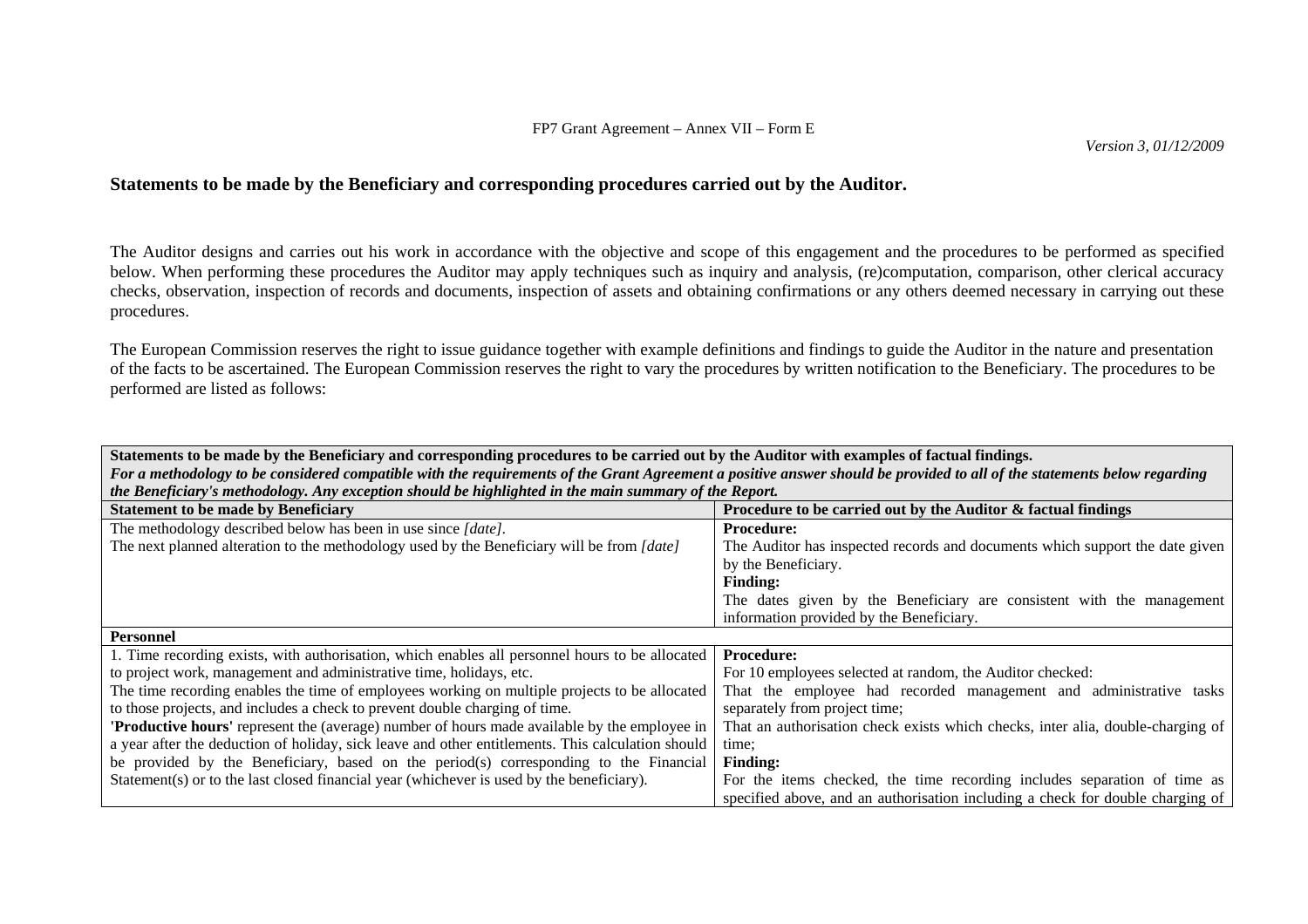| Statements to be made by the Beneficiary and corresponding procedures to be carried out by the Auditor with examples of factual findings.                                |                                                                                                                                          |  |
|--------------------------------------------------------------------------------------------------------------------------------------------------------------------------|------------------------------------------------------------------------------------------------------------------------------------------|--|
| For a methodology to be considered compatible with the requirements of the Grant Agreement a positive answer should be provided to all of the statements below regarding |                                                                                                                                          |  |
| the Beneficiary's methodology. Any exception should be highlighted in the main summary of the Report.                                                                    |                                                                                                                                          |  |
| <b>Statement to be made by Beneficiary</b>                                                                                                                               | Procedure to be carried out by the Auditor & factual findings                                                                            |  |
|                                                                                                                                                                          | time.                                                                                                                                    |  |
|                                                                                                                                                                          | For the most recent full calendar year:                                                                                                  |  |
|                                                                                                                                                                          | The average productive hours for the 10 employees was _<br>The average productive hours per employee for the organisation as a whole, as |  |
|                                                                                                                                                                          | recorded by the Beneficiary's time records was                                                                                           |  |
| 2. Personnel costs of the employees only include standard salaries, employer's costs, etc. and no                                                                        | <b>Procedure:</b>                                                                                                                        |  |
| special conditions exist for employees on European Union or <i>Euratom</i> projects, unless they are                                                                     | The Auditor reconciled the personnel costs used in the personnel cost                                                                    |  |
| explicitly foreseen in the Grant Agreement.                                                                                                                              | calculation to the payroll system and accounting records.                                                                                |  |
|                                                                                                                                                                          | <b>Finding:</b>                                                                                                                          |  |
|                                                                                                                                                                          | The amounts used in the costs calculation and those in the accounting records                                                            |  |
|                                                                                                                                                                          | were the same.                                                                                                                           |  |
|                                                                                                                                                                          | The costs consisted of standard salaries and statutory employers' costs, and did                                                         |  |
|                                                                                                                                                                          | not include bonuses and confirmation was obtained from the Beneficiary that no                                                           |  |
|                                                                                                                                                                          | special conditions exist for employees on European Union or Euratom projects.                                                            |  |
| 3. Hourly rates are correctly calculated using one of the following possibilities [choose one]:                                                                          | Procedure:                                                                                                                               |  |
| Actual personnel costs per person divided by actual productive hours per person;                                                                                         | The Auditor reviewed the calculation and confirmed that hourly rates are                                                                 |  |
| Actual personnel costs per person divided by average/standard productive hours;<br>$\bullet$                                                                             | calculated as specified by the Beneficiary.                                                                                              |  |
| Average personnel costs per person divided by average/standard productive hours.                                                                                         | Where average costs are charged, the Auditor compared the following                                                                      |  |
| For the average costing approach <sup>5</sup> , the Beneficiary should state:                                                                                            | information with the accounting system of the Beneficiary:                                                                               |  |
| - How employees are grouped into categories (how many categories, under what                                                                                             | The number of categories;                                                                                                                |  |
| criteria);                                                                                                                                                               | The pay range, median and average of each category;                                                                                      |  |
| The pay range in each category from lowest to highest, average and median;                                                                                               | The upper and lower percentage variation from the average (denominator is                                                                |  |
| The upper and lower percentage variation within each category from the average;                                                                                          | the average);                                                                                                                            |  |
| The upper and lower percentage variation for productive hours from the average (if                                                                                       | The upper and lower percentage variation for productive hours from the                                                                   |  |
| known);                                                                                                                                                                  | average (if known);                                                                                                                      |  |
| - A list of average rates charged in each category for the prior years (an indication only,                                                                              | A list of average rates charged in each category for the prior years (an                                                                 |  |
| of the expected range of rates for the period of the agreement).                                                                                                         | indication only, of the expected range of rates for the period of the                                                                    |  |
|                                                                                                                                                                          | agreement).                                                                                                                              |  |
|                                                                                                                                                                          | The Auditor multiplied the average rate for each category by the total                                                                   |  |
|                                                                                                                                                                          | productive hours for each category for the period of the Financial Statement(s)                                                          |  |
|                                                                                                                                                                          | or to the last closed financial year (whichever is used by the beneficiary) and                                                          |  |
|                                                                                                                                                                          | reconciled the result to the accounting records ('chargeable' personnel costs).                                                          |  |

<sup>5</sup> The average costing approach concerns " *Average* personnel costs *per person* divided by *average/ standard* productive hours"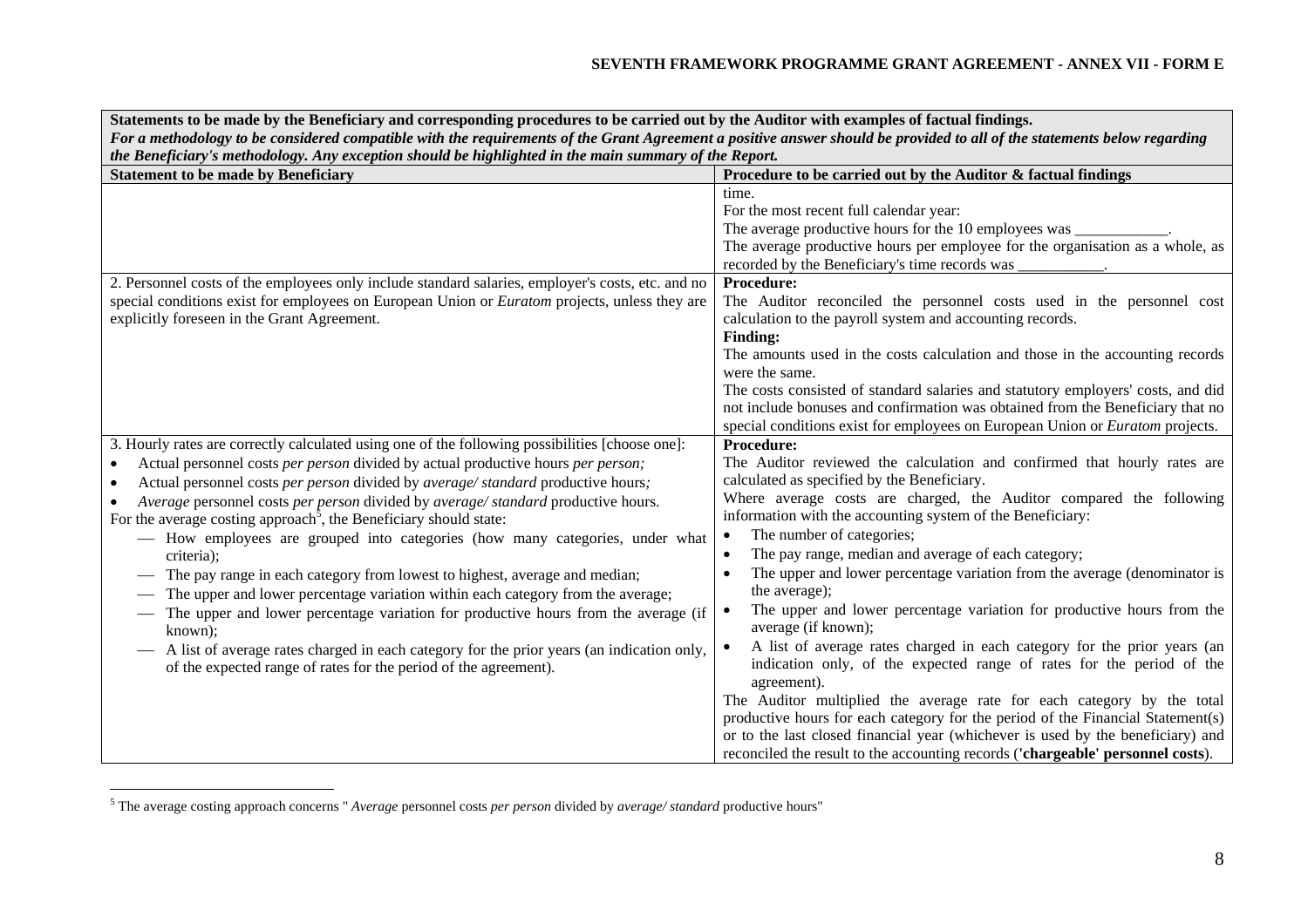| Statements to be made by the Beneficiary and corresponding procedures to be carried out by the Auditor with examples of factual findings.                                |                                                                                         |  |
|--------------------------------------------------------------------------------------------------------------------------------------------------------------------------|-----------------------------------------------------------------------------------------|--|
| For a methodology to be considered compatible with the requirements of the Grant Agreement a positive answer should be provided to all of the statements below regarding |                                                                                         |  |
| the Beneficiary's methodology. Any exception should be highlighted in the main summary of the Report.                                                                    |                                                                                         |  |
| <b>Statement to be made by Beneficiary</b>                                                                                                                               | Procedure to be carried out by the Auditor & factual findings                           |  |
|                                                                                                                                                                          | <b>Finding:</b>                                                                         |  |
|                                                                                                                                                                          | No differences arose from the comparisons listed above.                                 |  |
|                                                                                                                                                                          | The result of the above recomputation ('chargeable' personnel costs) in all             |  |
|                                                                                                                                                                          | cases did not exceed the actual costs as recorded in the accounting records.            |  |
| <b>Overheads/Indirect costs</b>                                                                                                                                          |                                                                                         |  |
| 4. The Beneficiary confirms the following:                                                                                                                               | <b>Procedure:</b>                                                                       |  |
| Indirect costs only include those costs which cannot be allocated to specific projects and                                                                               | The Auditor obtained the calculation of hourly overhead rates (indirect costs),         |  |
| support the functioning of the organisation as a whole.                                                                                                                  | including a detailed breakdown of the <b>indirect costs to be allocated</b> to research |  |
| The indirect costs do not include costs which relate exclusively to non-research parts of the                                                                            | activity;                                                                               |  |
| organisation.                                                                                                                                                            | <b>Finding:</b>                                                                         |  |
|                                                                                                                                                                          | This breakdown did not contain costs relating to direct project activity, such as       |  |
| If the organisation carries out activities other than research (e.g., manufacturing, education etc),                                                                     | the cost of research personnel, project consumables and expenses;                       |  |
| these indirect costs are transparently separated via cost accounting and do not form part of the                                                                         | This breakdown does not contain costs relating to education or manufacturing,           |  |
| claim.                                                                                                                                                                   | or other non-research activities of the Beneficiary;                                    |  |
|                                                                                                                                                                          | The breakdown of indirect costs used to calculate overhead rates was reconciled         |  |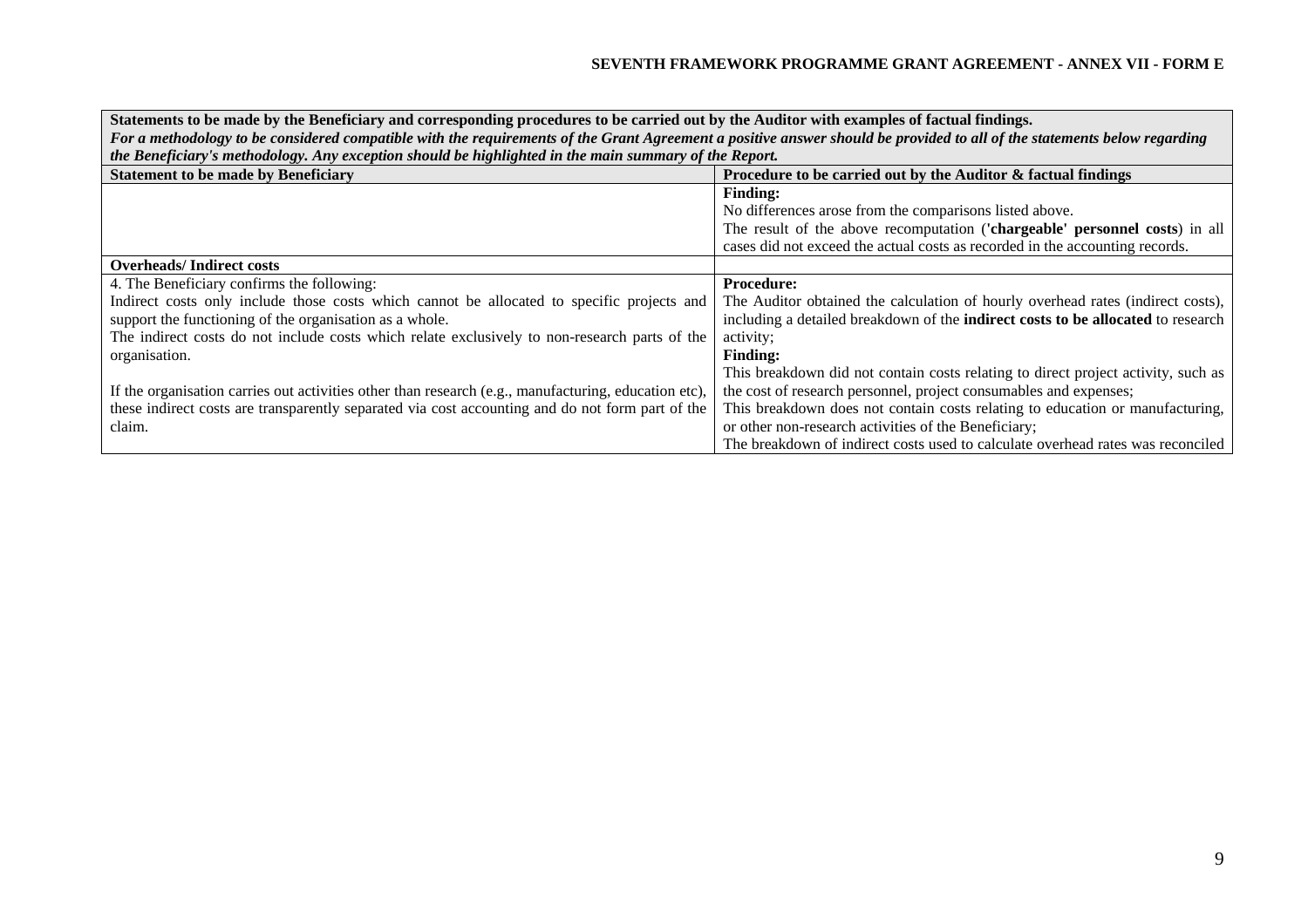| Statements to be made by the Beneficiary and corresponding procedures to be carried out by the Auditor with examples of factual findings.<br>For a methodology to be considered compatible with the requirements of the Grant Agreement a positive answer should be provided to all of the statements below regarding<br>the Beneficiary's methodology. Any exception should be highlighted in the main summary of the Report. |                                                                                                                                                           |  |
|--------------------------------------------------------------------------------------------------------------------------------------------------------------------------------------------------------------------------------------------------------------------------------------------------------------------------------------------------------------------------------------------------------------------------------|-----------------------------------------------------------------------------------------------------------------------------------------------------------|--|
| <b>Statement to be made by Beneficiary</b>                                                                                                                                                                                                                                                                                                                                                                                     | Procedure to be carried out by the Auditor & factual findings                                                                                             |  |
|                                                                                                                                                                                                                                                                                                                                                                                                                                | to the accounting records.                                                                                                                                |  |
| 5. The accounting system provides for fully traceable elimination of:                                                                                                                                                                                                                                                                                                                                                          | <b>Procedure:</b>                                                                                                                                         |  |
| identifiable indirect taxes including value added tax,<br>a)                                                                                                                                                                                                                                                                                                                                                                   | The Auditor inspected the accounting records and chart of accounts.                                                                                       |  |
| b)<br>duties,                                                                                                                                                                                                                                                                                                                                                                                                                  | The Auditor reviewed the breakdown provided by the Beneficiary in order to                                                                                |  |
| interest owed,<br>$\mathbf{c})$                                                                                                                                                                                                                                                                                                                                                                                                | check that the ineligible items specified were eliminated;                                                                                                |  |
| d)<br>provisions for possible future losses or charges,                                                                                                                                                                                                                                                                                                                                                                        | The Auditor also checked (if necessary also via a written declaration/                                                                                    |  |
| exchange losses, cost related to return on capital,<br>$\epsilon$ )                                                                                                                                                                                                                                                                                                                                                            | representation of the Beneficiary) that no implicit interest was included, e.g., by                                                                       |  |
| costs declared or incurred, or reimbursed in respect of another European Union or<br>f)                                                                                                                                                                                                                                                                                                                                        | finance leasing or other credit arrangements.                                                                                                             |  |
| Euratom project,                                                                                                                                                                                                                                                                                                                                                                                                               | <b>Finding:</b>                                                                                                                                           |  |
| debt and debt service charges, excessive or reckless expenditure <sup>6</sup> .<br>g)                                                                                                                                                                                                                                                                                                                                          | The Auditor was able to obtain confirmation that no implicit interest was<br>included, and did not find costs which explicitly relate to any of the items |  |
| With regard to excessive or reckless expenditure, the Beneficiary confirms that purchases are                                                                                                                                                                                                                                                                                                                                  | specified.                                                                                                                                                |  |
| made according to the principles of best value for money (best price-quality ratio), transparency                                                                                                                                                                                                                                                                                                                              | For each allocation method used by the Beneficiary, the Auditor reconciled the                                                                            |  |
| and equal treatment between European Union or <i>Euratom</i> funded grant agreement and any                                                                                                                                                                                                                                                                                                                                    | amount to be allocated to the accounting records, and reconciled the allocation                                                                           |  |
| other agreement or convention that the Beneficiary may have.                                                                                                                                                                                                                                                                                                                                                                   | basis to the relevant management accounting information (usage records, floor                                                                             |  |
| Where the Beneficiary is allocating shared costs, they should provide a list of allocation                                                                                                                                                                                                                                                                                                                                     | space, activity-based-costing, headcount, etc.)                                                                                                           |  |
| methods used (usage records, floor space, activity-based-costing, headcount, etc.)                                                                                                                                                                                                                                                                                                                                             |                                                                                                                                                           |  |
|                                                                                                                                                                                                                                                                                                                                                                                                                                | Only the types of excessive and reckless expenditure listed in the                                                                                        |  |
|                                                                                                                                                                                                                                                                                                                                                                                                                                | Commission's guidance should be considered, the Auditor is not required                                                                                   |  |
|                                                                                                                                                                                                                                                                                                                                                                                                                                | to exercise professional judgement or provide assurance in this matter.                                                                                   |  |
| 6. If the organisation is using a simplified indirect cost calculation (either due to the lack of                                                                                                                                                                                                                                                                                                                              | Procedure:                                                                                                                                                |  |
| analytical accounting or use of a form of cash-based accounting) all estimates are clearly                                                                                                                                                                                                                                                                                                                                     | The Auditor was able to trace all cost allocation to underlying accounting and                                                                            |  |
| described and are based on factual criteria which can be objectively confirmed.                                                                                                                                                                                                                                                                                                                                                | management information.                                                                                                                                   |  |
| The Beneficiary must provide a list of cost allocations which are not based on underlying                                                                                                                                                                                                                                                                                                                                      | <b>Finding:</b>                                                                                                                                           |  |
| accounting information.                                                                                                                                                                                                                                                                                                                                                                                                        | Percentage estimates were traced to the supporting factual criteria used by the                                                                           |  |
| In general costs which cannot be identified and allocated using a traceable source of<br>information should not be included in the indirect cost calculation.                                                                                                                                                                                                                                                                  | Beneficiary and were found to be in agreement.                                                                                                            |  |
| 7. Allocation of indirect costs to the project is via                                                                                                                                                                                                                                                                                                                                                                          |                                                                                                                                                           |  |
| - a percentage of personnel costs                                                                                                                                                                                                                                                                                                                                                                                              | Procedure:<br>The Auditor checked that the allocation of indirect costs to the project                                                                    |  |
| - a fixed personnel hourly rate                                                                                                                                                                                                                                                                                                                                                                                                | corresponds with the methodology specified by the Beneficiary;                                                                                            |  |
| - another cost driver to be specified by the beneficiary                                                                                                                                                                                                                                                                                                                                                                       | <b>Finding:</b>                                                                                                                                           |  |
|                                                                                                                                                                                                                                                                                                                                                                                                                                | The allocation of indirect costs to the project corresponds with the methodology                                                                          |  |
|                                                                                                                                                                                                                                                                                                                                                                                                                                | specified by the Beneficiary;                                                                                                                             |  |

<sup>6</sup> Excessive or reckless expenditure as defined in guidance notes issued by the Commission.